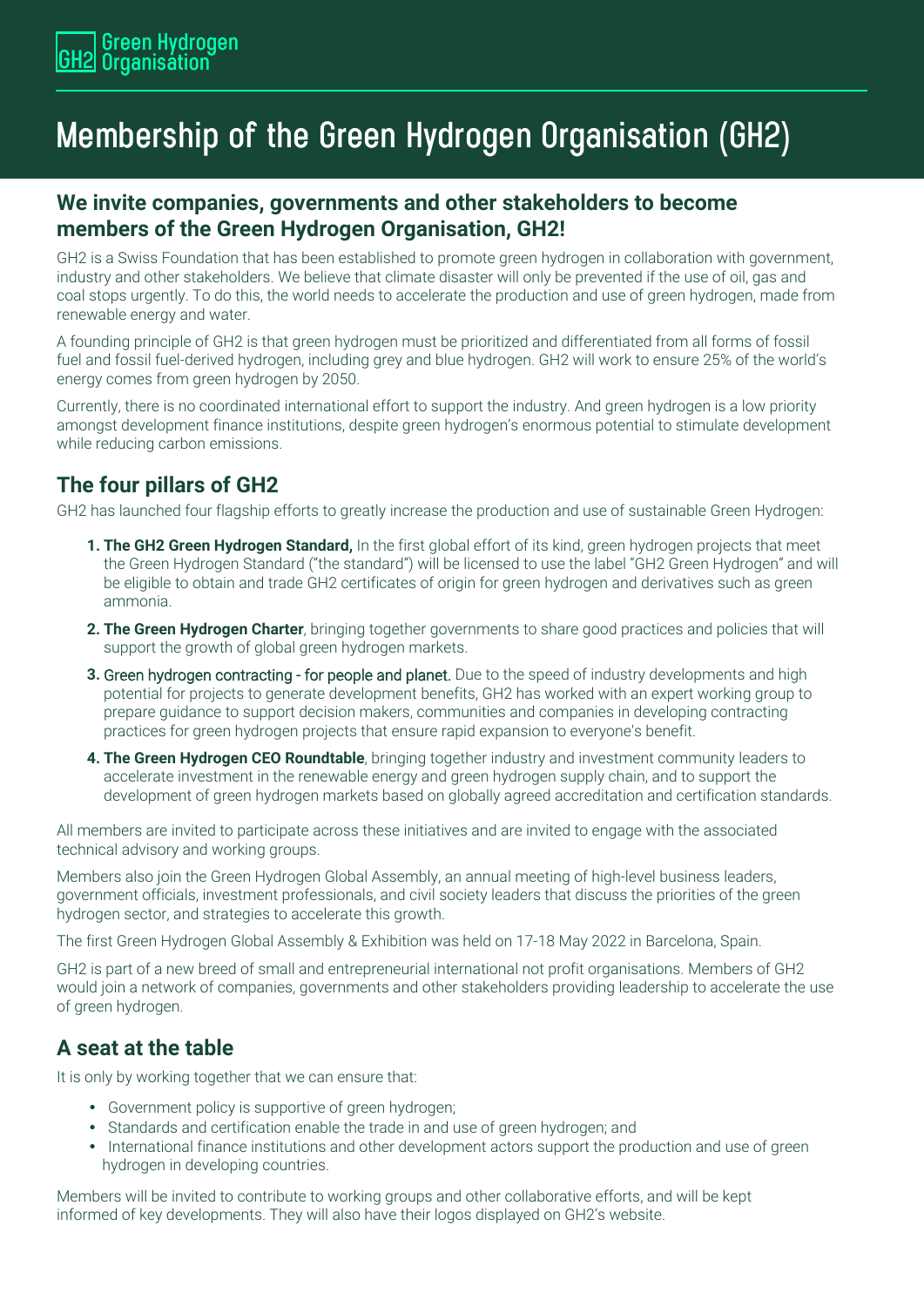### **A message from our chairman, Hon Malcolm Turnbull**

With support from Andrew Forrest and Fortescue Future Industries, the Green Hydrogen Organisation (GH2) was launched as part of New York Climate Week in September 2021. GH2 is a Swiss Foundation that has been established to promote green hydrogen, working closely with governments, industry and other stakeholders. We believe that climate disaster will only be prevented if the use of oil, gas and coal stops urgently. To do this, the world needs to accelerate the production and use of green hydrogen, made from renewable energy and water.

A founding principle of GH2 is that green hydrogen must be prioritized and differentiated from all forms of fossil fuel and fossil fuel-derived hydrogen, including grey and blue hydrogen. GH2 will work to ensure 25% of the world's energy comes from green hydrogen by 2050.

We have been asked: is another hydrogen organisation needed? Yes! GH2 is the only global organisation dedicated to promoting green hydrogen. The green hydrogen industry needs its own advocates and standards in order to thrive. Unproven blue hydrogen projects and policies are being prioritized, drawing precious time, attention, and resources away from renewable energy and green hydrogen.

GH2 members are invited to participate in all GH2 initiatives, including its advisory and working groups. Members also join the Green Hydrogen Global Assembly, an annual meeting of senior business leaders, government officials, investment professionals, and civil society leaders to consider and agree strategies to accelerate this growth.



I hope you will consider joining GH2. It is only by working together that we can ensure that green hydrogen achieves its potential.

We look forward to hearing from you and to discussing further opportunities to bring our shared vision into reality.

Sincerely, **Malcolm Turnbull** Chair of the Green Hydrogen Organisation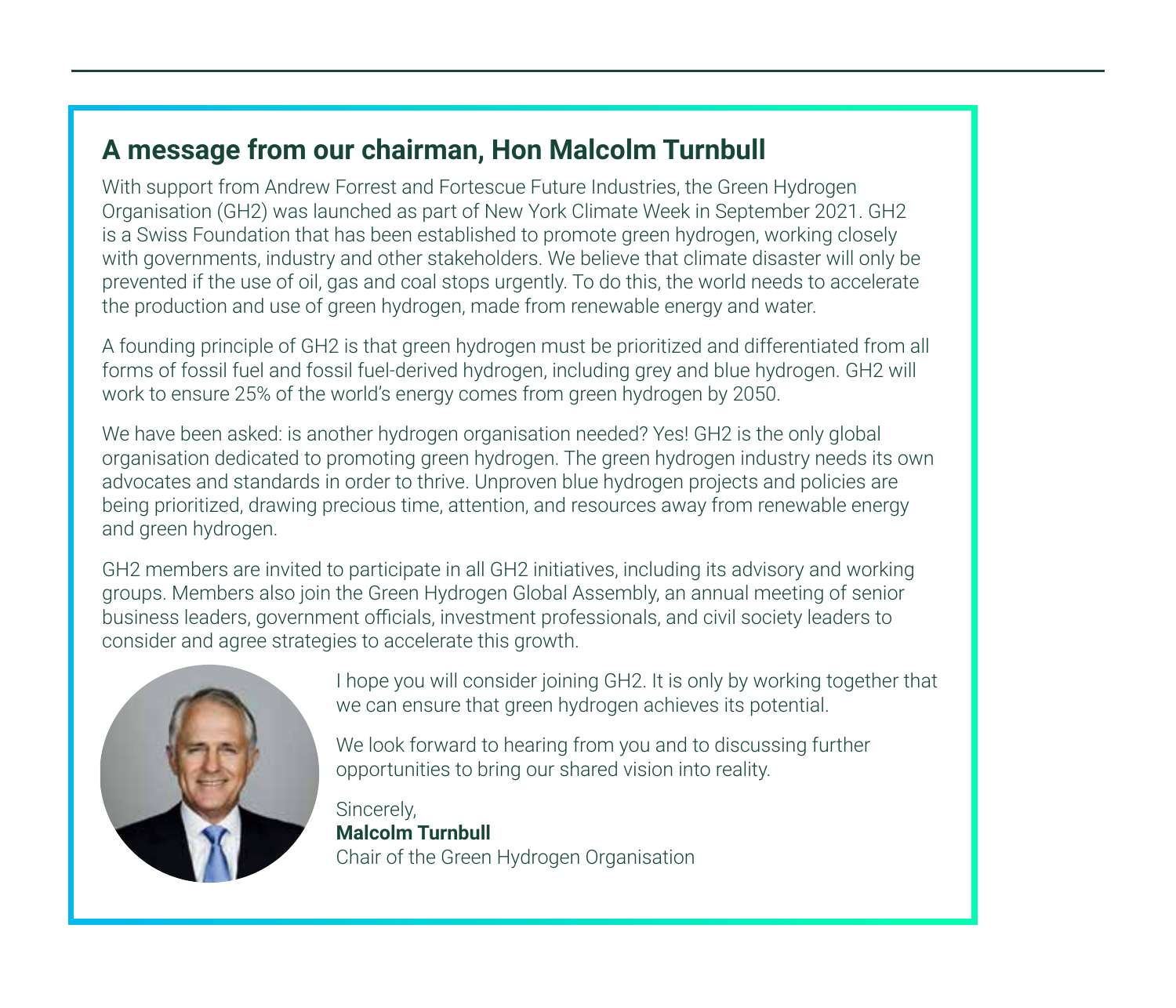### **Membership**

We invite governments, companies and other organisations to become members of GH2. Members make an annual financial contribution according to the following scale:

| <b>Principal Corporate Members</b> |  |  |
|------------------------------------|--|--|
| EUR 75 000 per annum               |  |  |
| <b>Corporate Members</b>           |  |  |
| EUR 25 000 per annum               |  |  |

Membership is free for governments and non-governmental organisations, though a voluntary contribution is requested where possible.

At the annual Green Hydrogen Global Assembly, Principal Corporate Members are listed as Principal Assembly Partners and Corporate Members are listed as Assembly Partners.

All members will receive a copy of the GH2 annual report and audited accounts and have access to the regular GH2 Green Hydrogen Policy Brief, highlighting key policy developments enabling green hydrogen markets.

### **Supporters and endorsements**

Other organisations are welcome to express their support for GH2, and to contribute to the Green Hydrogen Charter, the Green Hydrogen Standard and the Green Hydrogen Development Plan. Expressions of support and collaboration between organisations will be noted on GH2's website: **www.gh2.org** 

# **Application**

To apply for membership, complete the application form (attached).

### **The Board and Secretariat**

The Board of GH2 is chaired by **Hon. Malcolm Turnbull**, former Prime Minister of Australia.

Other board members include:

- **Mr. Marco Alvera,** Renewable energy and hydrogen entrepreneur, Italy
- Mr. Yun Choi, CEO of Korea Zinc Company, Ltd., South Korea
- **Ms. Maria Paz de la Cruz,** CEO of H2 Chile, Chile
- **Dr Andrew Forrest,** Chairman of Fortescue Metals Group & the Minderoo Foundation, Australia
- **Mr. Yu Gan,** Co-Chairman, Board of Trustees, Daxing International Hydrogen Energy Demonstration Zone, China
- **Ms. Nienke Homan,** Sustainable Hydrogen Club, the Netherlands
- **Mr. James Josling,** Renewable energy and hydrogen entrepreneur, Switzerland
- **Dr. Frannie Léautier,** CEO of Southbridge Investments, Rwanda
- **Dr. Tae Won Lim,** Executive VP & Head of the Hydrogen and Fuel Cell Business Centre of Hyundai Motor Group, South Korea
- **Ms. Martina Merz,** CEO of ThyssenKrupp, Germany
- **Mr Kristian Røkke,** CEO of Aker Horizons, Norway
- **Lord Adair Turner,** Former Chair of the UK Financial Services Authority and Chair of the Energy Transitions Commission, United Kingdom

The Green Hydrogen Organisation is set up as a non-profit foundation under Swiss law. In addition to its office in Geneva it is present in London, Oslo, Perth and Sydney.

The GH2 secretariat can provide additional details regarding GH2's operation as a not profit foundation under Swiss law, including details on governance, financial reporting and auditing, and other administrative procedures as required by financial supporters.